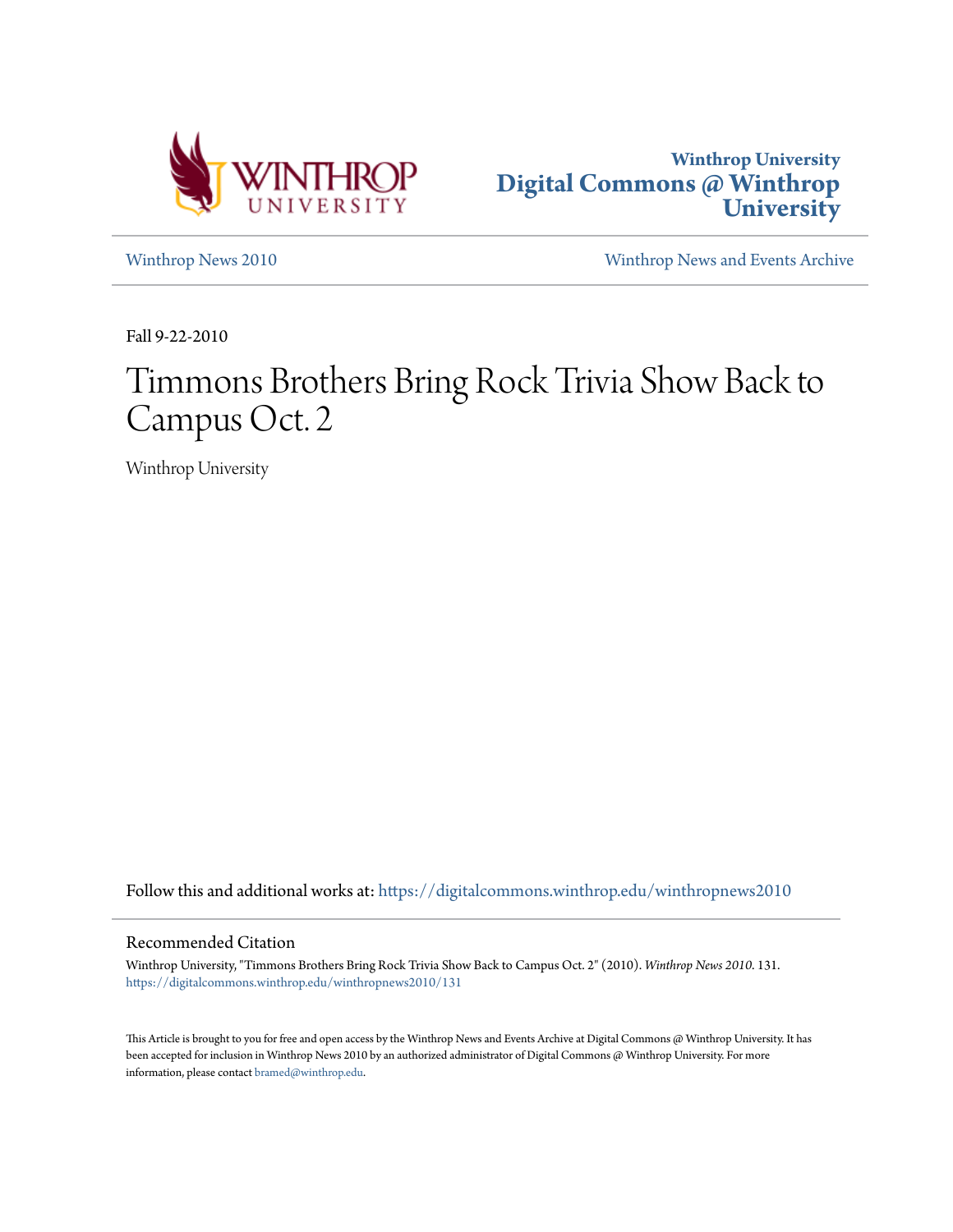「验費」

**C** SHARE

All News

Archives

RSS News Feeds

Winthrop in the News

09/22/2010 **Timmons Brothers Bring Rock Trivia Show Back to Campus Oct. 2**

## **Quick Facts**

**Winthrop's John Timmons, assistant director of** residence life, and his brother David have been interested in rock 'n' roll since childhood.  $\blacksquare$  The music trivia show, now in its third year, is free and open to the public.

Quick: Name three classic guitarists who were once members of The Yardbirds\*.

**ABOUT ADMISSIONS & AID ACADEMICS STUDENT LIFE ATHLETICS GIVING**

WINTHROP

UNIVERSITY

Drawing a blank? Rock 'n' roll trivia buffs **John "JT" Timmons**, Winthrop's assistant director of residence life, and his brother **David** can help. **John and David** will host the popular **Timmons Brothers' Rock 'n' Roll Music Trivia Show** on Oct. 2 at 8 p.m. in the DiGiorgio Campus Center Theatre. The free show is a lively mix of song clips through the decades, questions from categories such as Famous Duos and #1 Songs and skit stumpers like Name the Front Man.

The brothers have been rock 'n' roll buffs since their childhood years, when they frequented a local record shop in Ohio and bought used 45s from jukebox machines for 20 cents each. For hours **John** and **David** studied the store's vast inventory of singles, read music-focused publications like Hit Parade and Rolling Stone and listened to rock 'n' roll on the radio. The **Timmons brothers** even formed a band called Razor's Edge, although eventually they decided that they preferred the title "rock historians" to "rock stars."

**John** said he finds the "the shared common experience of rock 'n' roll music" fascinating.

"You play a song like Peter Frampton's 'Show Me the Way' from 1976 and you feel a connection immediately with some members of the audience," said **John**, who also teaches a Winthrop honors course called "The Beatles: A Music and Popular Cultural Revolution."

For the past five years **John and David** have given rock 'n' roll lectures, and they have done presentations on "Beatlemania: The Rise of the Beatles," "Protest and Psychedelic: Music Takes a Serious Turn (1967-72)," "The British Invasion" and many more topics. They are the designated rock historians for Internet radio show John Talk Radio. The brothers introduced the trivia show three years ago as a "forum for people to hear clips from familiar songs and relive classic memories," explained **John**.

"As longtime rock 'n' roll music host Dick Clark would say, music takes you back to where you were, who you were with and what you were doing like no other media in a few seconds," said **John**. **David** noted that he and **John** particularly enjoy watching as "the audience learns new fascinating pieces of information."

"We also enjoy hearing stories from the audience, so we learn new things as well," added **David**, who's working on a book about glam rock in the 1970s.

Fans of the trivia show like Michelle Mann, director of Health and Counseling Services at Winthrop, relish the opportunity to learn from the duo she's dubbed "the music trivia super sleuths."

"The show is one for all ages, and it really bridges the generation gap," said Mann. "Everyone leaves with a smile, melodies in their heads and new tidbits of trivia to share."

The Oct. 2 **Timmons Brothers' Rock 'n' Roll Trivia Show** is part of Family Weekend 2010. The